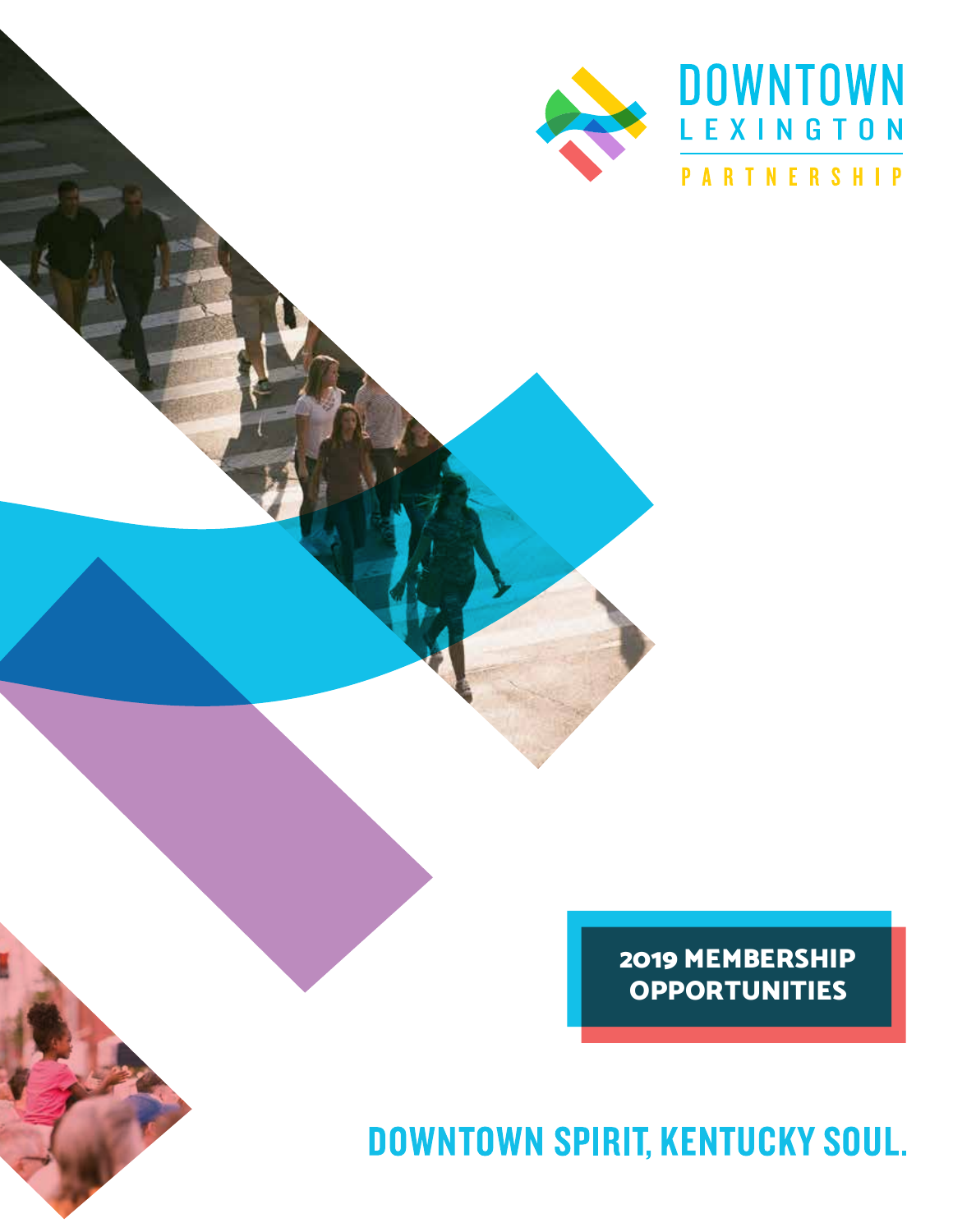



DOWNTOWN LEXINGTON PARTNERSHIP (DLP) is a not-for-profit Downtown umbrella organization formed in the fourth quarter of 2017 to provide a single point of contact and accountability and a coordinated approach to Downtown revitalization and management. Downtown Lexington Corporation (DLC) and Lexington Downtown Development Authority (LDDA), two long operating organizations, fall directly under the DLP umbrella and are managed by a common Board of Directors known as the Downtown Lexington Partnership Board of Directors. A third organization, the Downtown Lexington Management District (DLMD), has a separate Board of Directors that contracts with the Downtown Lexington Partnership to manage its programs and services.



•DOWNTOWN LEXINGTON CORPORATION (DLC), founded in 1988, is a 501(c)4 membership-based, event and marketing not-for-profit. DLC leads the effort to attract customers through marketing, programming, attracting resources and mobilizing its members.





# •LEXINGTON DOWNTOWN DEVELOPMENT AUTHORITY (LDDA),

is a quasi-governmental organization which facilitates Downtown's physical and economic development to strengthen and maintain Downtown Lexington as the cultural and economic heart of Central Kentucky. LDDA leads efforts to plan and develop Downtown and enhance placemaking and accessibility.

#### •DOWNTOWN LEXINGTON MANAGEMENT DISTRICT (DLMD), is

a property tax business improvement district created in May 2015. DLMD uses the District property tax levy to enhance and manage Downtown's physical environment and to foster economic development and Downtown revitalization. DLMD leads the way in maintaining a clean and safe Downtown and providing additional financial support for art projects and economic development programs.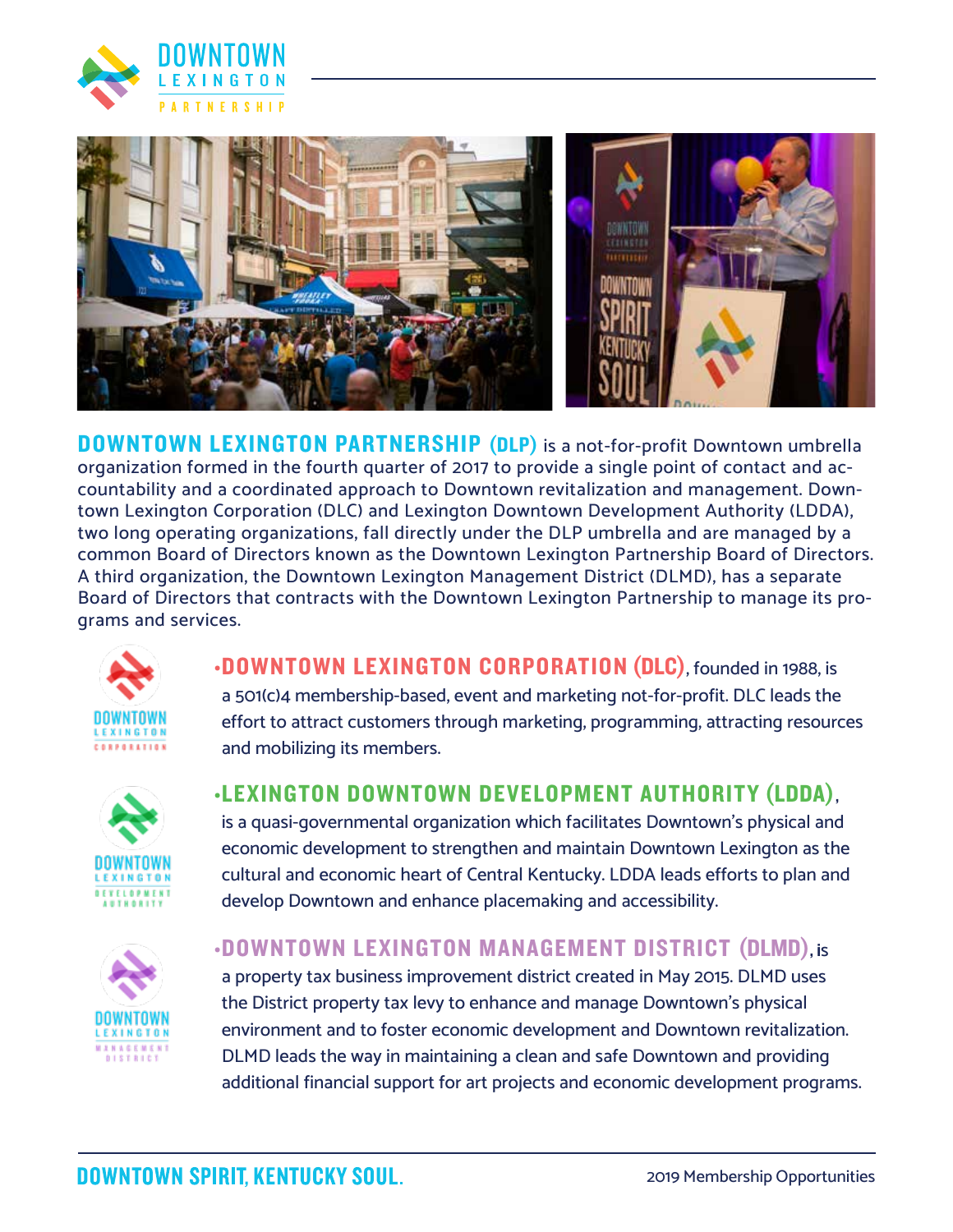



# OUR MISSION:

DLP works to create an economically powerful, vibrant Downtown by proactively and strategically working with our public and private sector partners to:

- Develop and improve Downtown.
- Provide enhanced cleaning, beautification and safety services.
- Market and promote Downtown and its businesses.
- Address critical issues that affect the success of Downtown and on behalf of our stakeholders and the regional community.

# OUR VISION:

A vibrant, economically powerful urban core that is the premiere cultural, leisure, entertainment, dining, shopping, residential and corporate center of the Lexington community.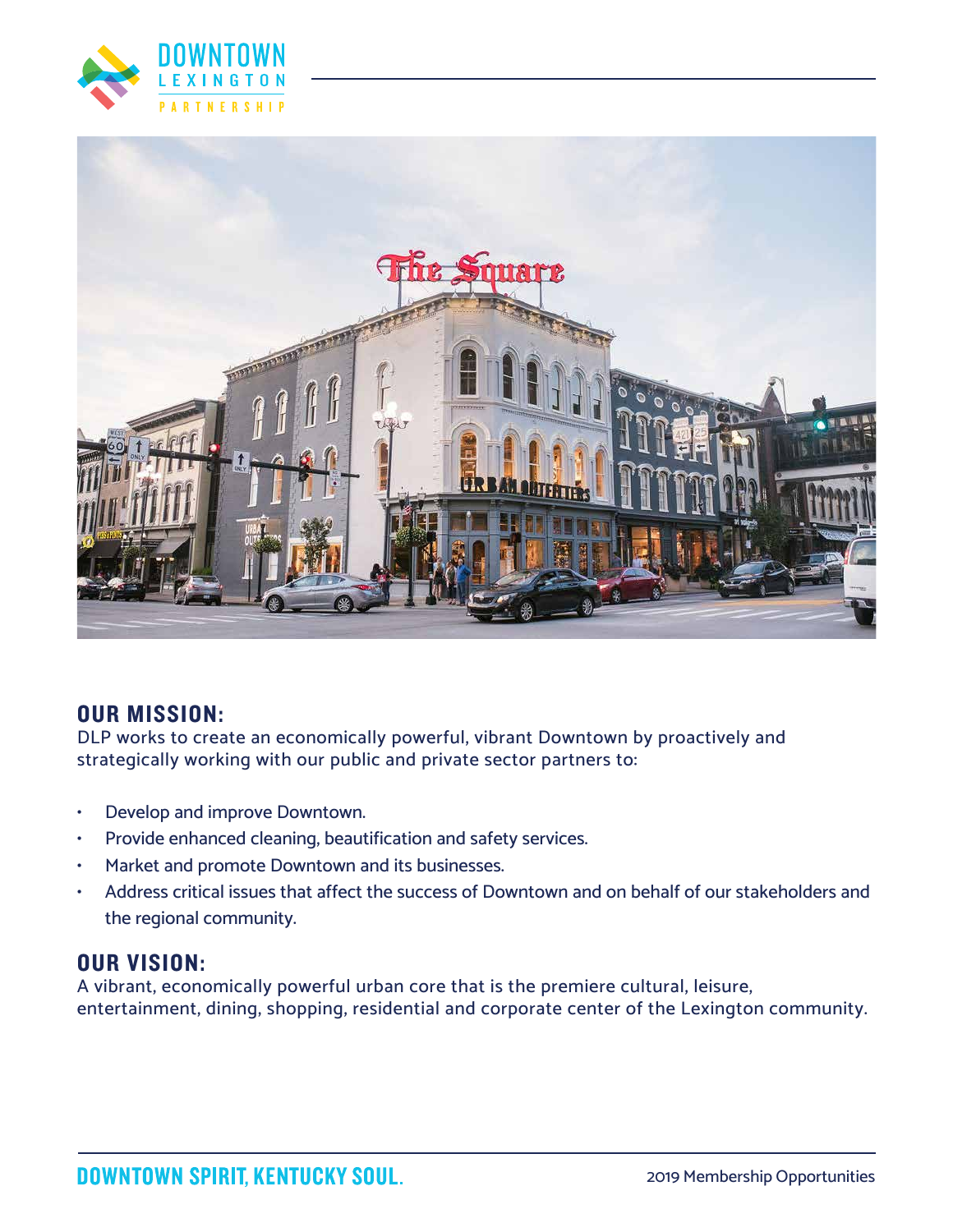



# DOWNTOWN IS IMPORTANT TO THE SUCCESS OF THE REGION

DOWNTOWN LEXINGTON IS THE CORPORATE, CULTURAL AND CIVIC HEART OF THE BLUEGRASS REGION:

# ECONOMIC IMPACT FAR EXCEEDS ITS SIZE

Generates \$1.4 million in economic activity per acre (compared to \$190,000 per acre in the rest of Fayette County).

#### SIGNIFICANT REVENUE GENERATOR FOR LOCAL GOVERNMENT

Generates nearly 7 times more tax revenue than it consumes in government services per acre.

# REGIONAL HUB FOR COMMERCIAL ACTIVITIES

Preferred location for the region's largest banks; law, wealth management and accounting firms; and commercial real estate companies.

#### ATTRACTS YOUNG TALENT

Over 55% of Downtown residents are between 18 and 34 and 24% of Downtown workers are under the age of 29.

#### CULTURAL AND TOURISM DESTINATION

Attendance at ticketed and gated events exceeded 1.4 million accounting for over 34% of the County's attendance in 2016.

#### MAJOR HOSPITALITY CENTER

Home to the region's most popular hotels, restaurants, and craft breweries, ensuring Downtown is attractive to visitors and residents alike. - Thomas P. Miller and Associates 2018 Downtown Impact Study

# DESTINATION FOR THE RESIDENTS OF THE BLUEGRASS REGION

80% of people in the seven county metro area (Anderson, Bourbon, Boyle, Clark, Franklin, Garrard, Harrison Counties) visited Downtown in last six months averaging 29.7 leisure visits in that period (more than once per week).

- Gentleman McCarty Consumer Survey, 2018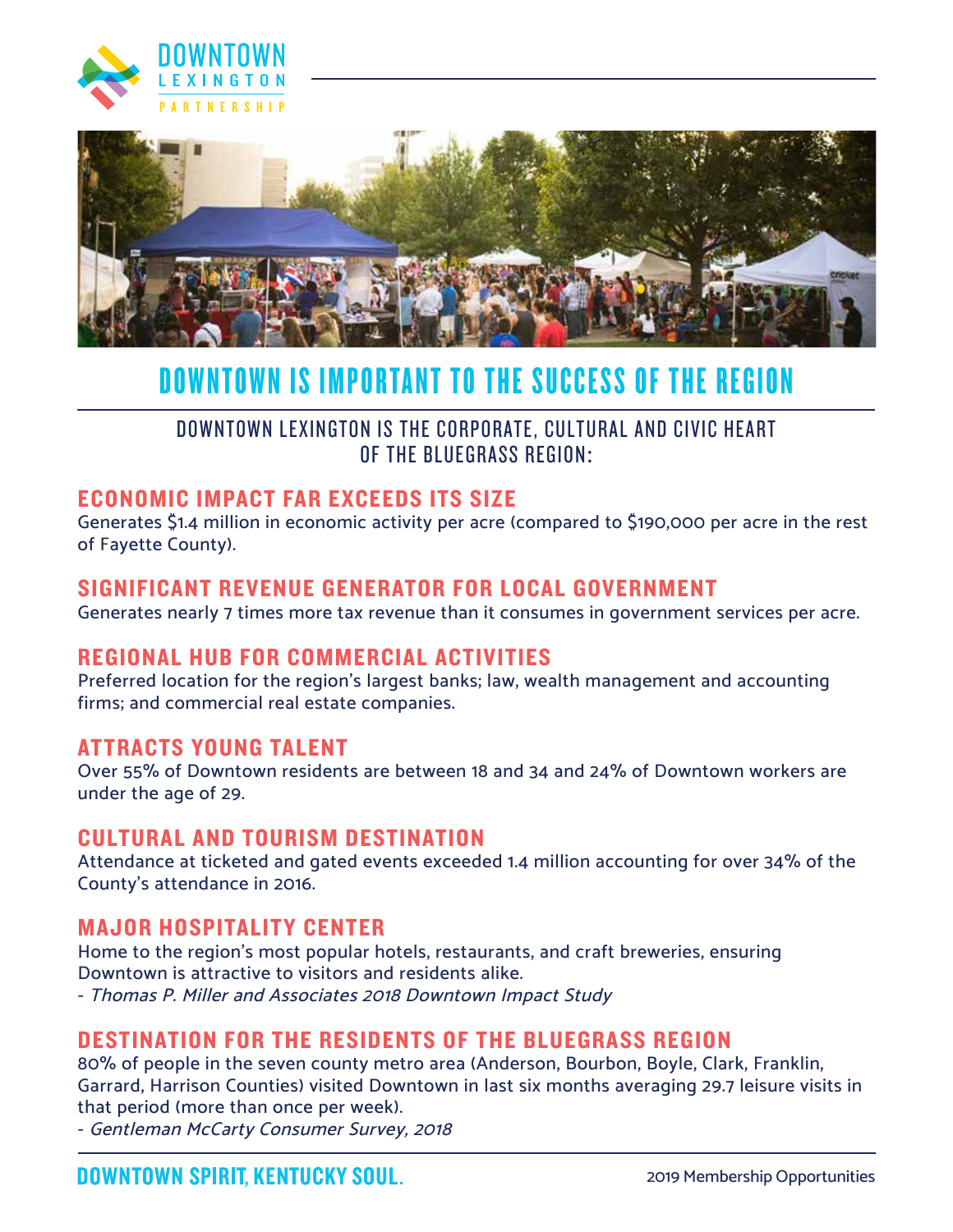



# WHY JOIN?

Downtown must continue to grow in order to remain competitive. This requires strategic marketing, management and support services to ensure it's a profitable place to do business and a vibrant place to live, work, and play. Your financial commitment to Downtown Lexington Partnership allows us to continue to provide programs and guidance that are vital to Downtown Lexington's current and future success.

- DLP is the Downtown umbrella organization responsible for revitalizing and managing Downtown Lexington and addressing issues that affect Downtown's growth, userfriendliness and well-being.
- As a DLP member, your business/organization benefits from increased public awareness and patronage generated from our strategic marketing that reaches the Bluegrass region's workers, residents and visitors and events that attract hundreds of thousands of people Downtown annually.
- DLP Members also receive benefits that include association with other leading Lexington corporations, recognition, exclusive access and other perks.